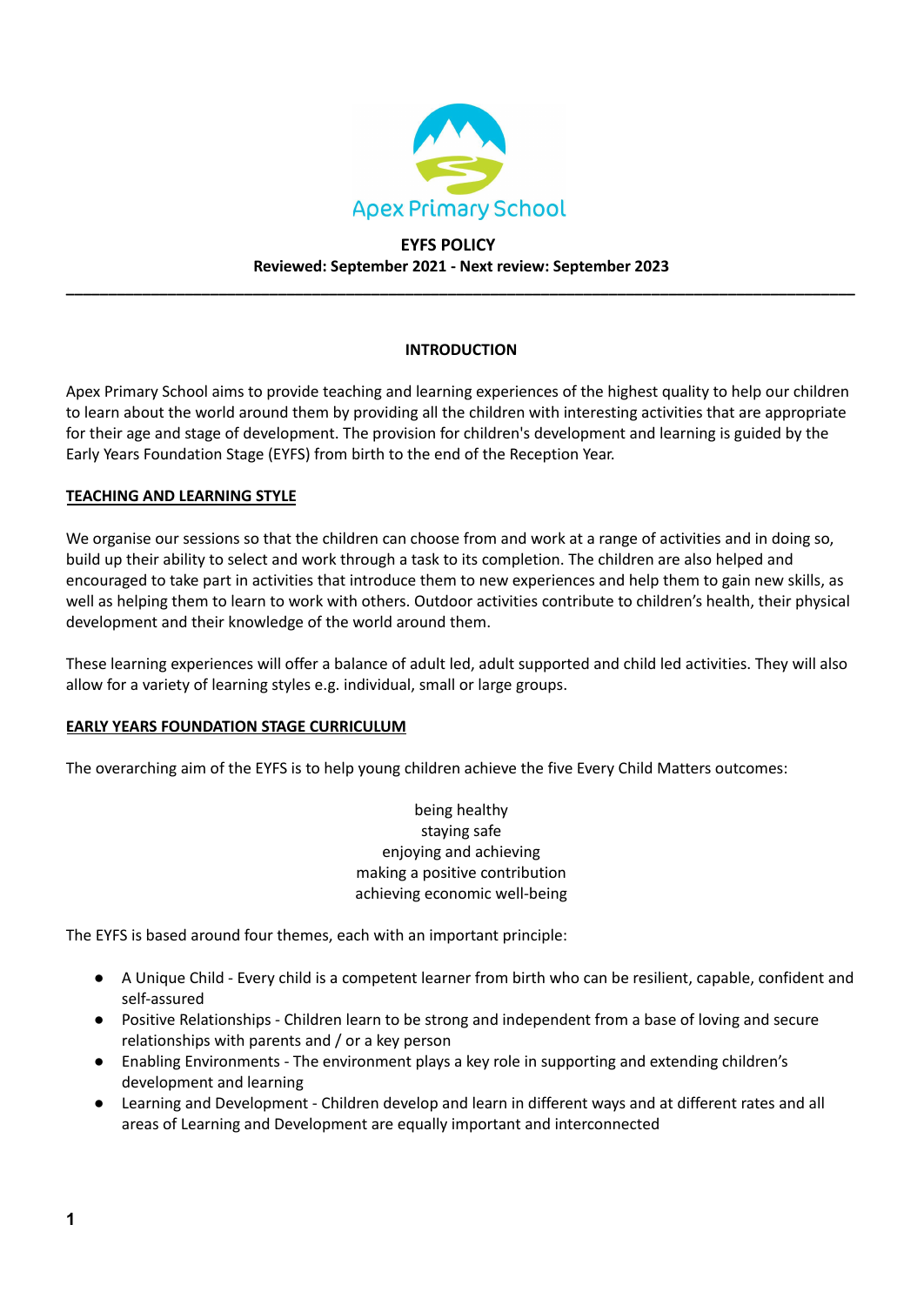## There are seven areas of Learning and Development, leading to the Early Learning Goals:

Communication and Language experiences are about:

- Listening, Attention and Understanding
- Speaking

Personal, Social and Emotional experiences are about:

- Self Regulation
- Managing Self
- Building Relationships

Physical Development experiences are about:

- Gross Motor Skills
- Fine Motor Skills

Literacy experiences are about:

- Comprehension
- Word Reading
- Writing

Mathematics experiences are about:

- Number
- Numerical Patterns

Understanding the world experiences are about:

- Past and Present
- People, Cultures and Communities

Expressive Arts and Design experiences are about:

- Creating with Materials
- Being Imaginative and Expressive

The six areas of Learning and Development help practitioners plan for all children in all areas of the curriculum. For the children however, learning is holistic and cannot be compartmentalised. One experience may provide children with opportunities to develop a range of competences, skills and concepts across several areas of learning.

In addition children will be taught Islamic development

Children will learn about Islam in a practical way as they approach the seven areas of learning using different themes each half term. This approach will enable children to relate Islam in all aspects of their lives in a natural way where ever they are. The Islamic Personality will be developed as children link their actions to that which pleases Allah (swt) and which displeases Allah (swt), looking at the stories of prophets including life of Muhammad (saw) and how we follow his example.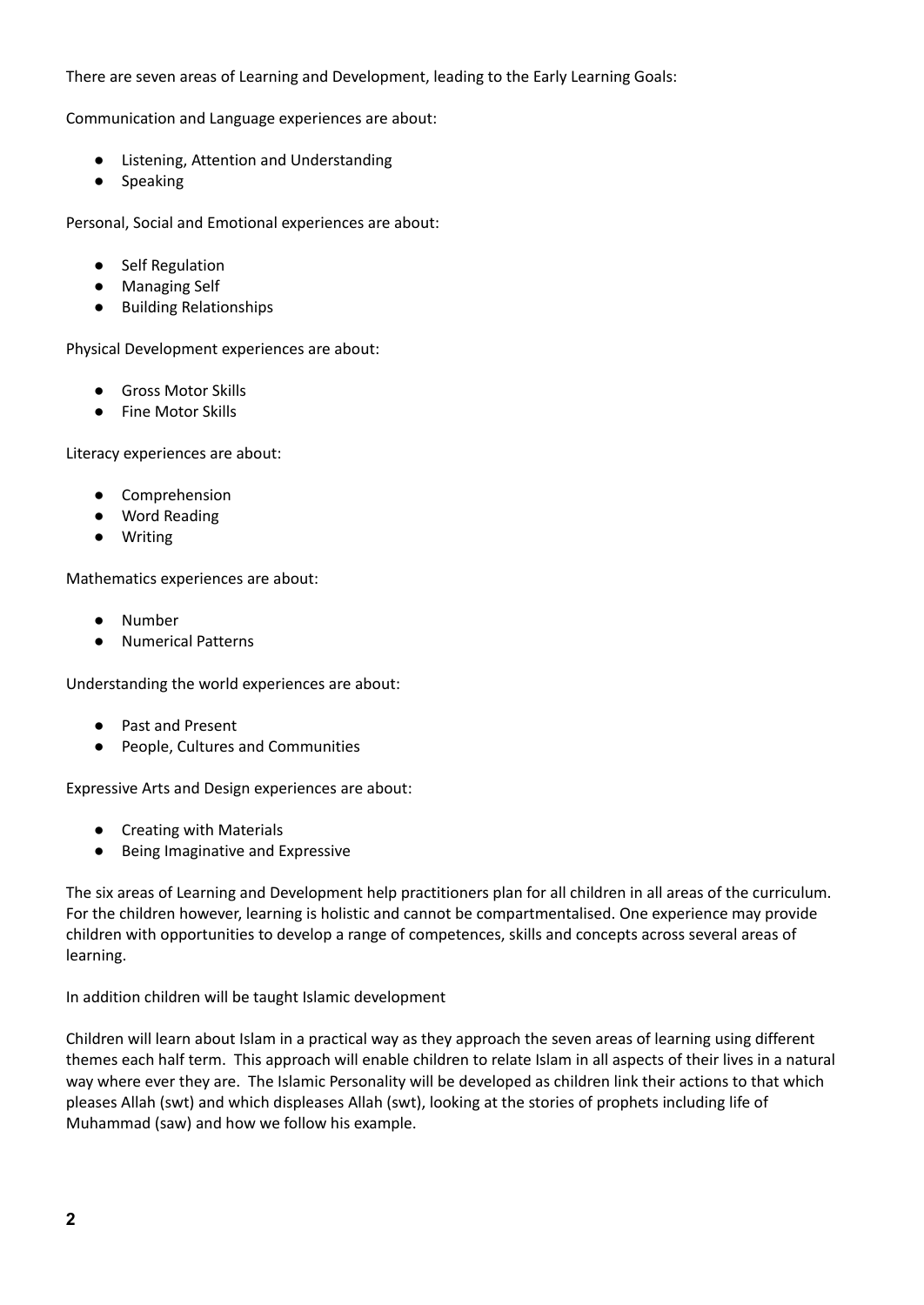The areas of Learning and Development are further broken down into Early Learning Goals, which most children are expected to achieve by the end of the EYFS. Practitioners plan a curriculum supported by the National Strategies for Literacy and Numeracy, which will help children make good progress towards and where appropriate beyond these goals.

## **Observation, Assessment and Planning**

Staff are skilled at observing children to identify their achievements, interests and next steps for learning. These observations then feed into the planning to provide activities and resources which motivate the children.

The Planning objectives within the Foundation Stage are taken from the Development Matters Statements from the Early Years Foundation Stage document. We make regular assessments of children's learning and we use this information to ensure that future planning reflects identified needs. Assessment in the Foundation Stage takes the form of both formal and informal observations.

On entry to the setting staff use observations, assessments, parent information and information from previous settings (if any) to form a baseline using development matters. Progress is tracked at 3 points throughout the academic year. The end of nursery data is used as a starting point for those children who continue into reception. At the end of their reception year in school the children's progress is recorded on to the Early Years Foundation Stage Profile. Each child's level of development is recorded against the 17 Early Learning Goals.

## **The Learning Environment**

The Foundation Stage classroom is organised to allow children to explore and learn securely and safely. There are areas where the children can be active, be quiet, creative etc. The Foundation Stage has its own outdoor classroom area. The free flow between the inside and the outside has a positive effect on the children's development. Being outdoors offers opportunities for doing things in different ways and on different scales than when indoors. The children can explore, use their senses and be physically active and exuberant.

### **Inclusion in the Early Years Foundation Stage**

We believe that all our children matter. We give our children every opportunity to achieve their best. In the EYFS we set realistic and challenging expectations that meet the needs of our children, so that most achieve the Early Learning Goals by the end of the stage. We achieve this by planning to meet the needs of boys and girls, children with special educational needs, children who are more able, children with disabilities, and children from all social and cultural backgrounds (see SMSC and SEND policy).

We meet the needs of all children through:

Planning opportunities that build upon and extend children's knowledge, experience and interests, and develop their self-esteem and confidence;

Using a wide range of teaching strategies based on children's learning needs;

Providing a wide range of opportunities to motivate and support children and to help them to learn effectively; Providing a safe and supportive learning environment in which the contribution of all children is valued;

Using resources which reflect diversity and are free from discrimination and stereotyping;

Planning challenging activities for children whose ability and understanding are in advance to their language and communication skills;

Monitoring children's progress and taking action to provide support as necessary.

## **Protected Characteristic**

We promote pupils' understanding of the protected characteristics. These protected characteristics are: age, disability, gender reassignment, marriage and civil partnership, pregnancy and maternity, race, religion and belief, sex, sexual orientation. At Apex Primary School, the age appropriate teaching linked to the above is reflected in our curriculum where children learn to respect commonalities and differences between each other and their families, within school or the wider world (see equal opportunity policy).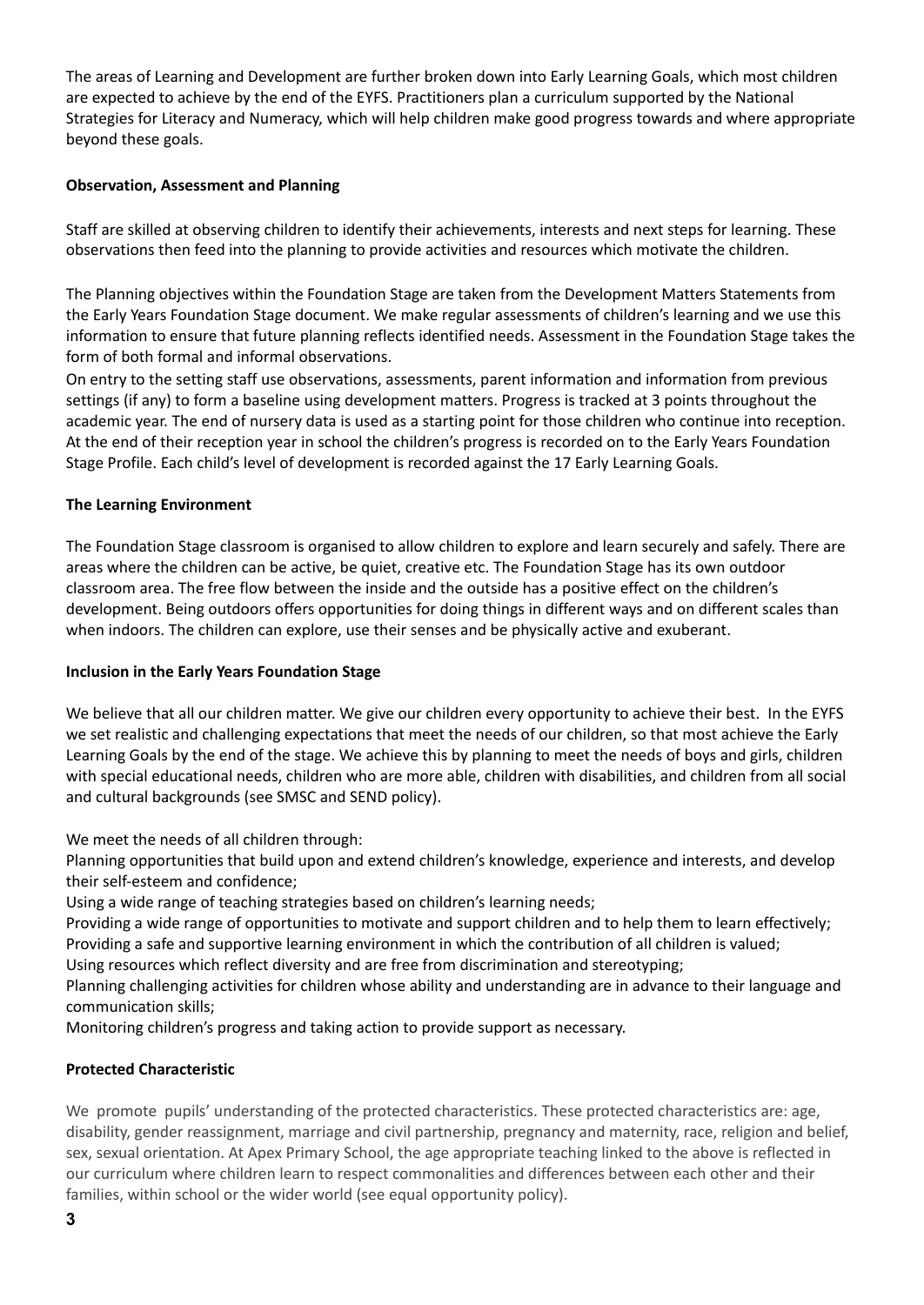## **British Values**

In accordance with The Department for Education we aim to actively promote British values in school to ensure young people leave school prepared for life in modern Britain.

Pupils are encouraged to regard people of all faiths, races and cultures with respect and tolerance and understand that while different people may hold different views about what is 'right' and 'wrong', all people living in England are subject to its law.

The Key Values are:

- democracy
- rule of law
- individual liberty
- mutual respect
- tolerance of those of different faiths and beliefs

## **Play in the Early Years Foundation Stage**

Through play our children explore and develop learning experiences which help them make sense of the world. They practise and build up ideas, and learn how to control themselves and understand the need for rules. They have the opportunity to think creatively alongside other children as well as on their own. They communicate with others as they investigate and solve problems.

#### **Resources**

We plan a learning environment, both indoors and outdoors, that encourages a positive attitude to learning. We use materials and equipment that reflect both the community that the children come from and the wider world. We encourage the children to make their own selection of the activities on offer, as we believe that this encourages independent learning.

### **Parental Involvement**

We believe that all parents have an important role to play in the education of their child. We recognize the role that parents have played, and their future role, in educating the children. We do this through:

Talking to parents about their child before their child starts in our school; Opportunities given to the children to spend time with their teacher before starting school; Offering parents regular opportunities to talk about their child's progress; Encouraging parents to talk to the child's teacher if there are any concerns; Having flexible admission arrangements, and allowing time to discuss each child's circumstances; Providing the school prospectus and other relevant information about school; Arranging activities that encourage collaboration between child, school and parents. Sharing regularly the children's 'Learning Journey' with parents and valuing the ongoing contributions to this from parents. Offering three parent/teacher consultation evenings per year. Sending a report on their child's attainment and progress at the end of their time in the Foundation stage.

Use of class dojo as a communication tool.

All staff involved with the EYFS aim to develop good relationships with all children, interacting positively with them and taking time to listen to them.